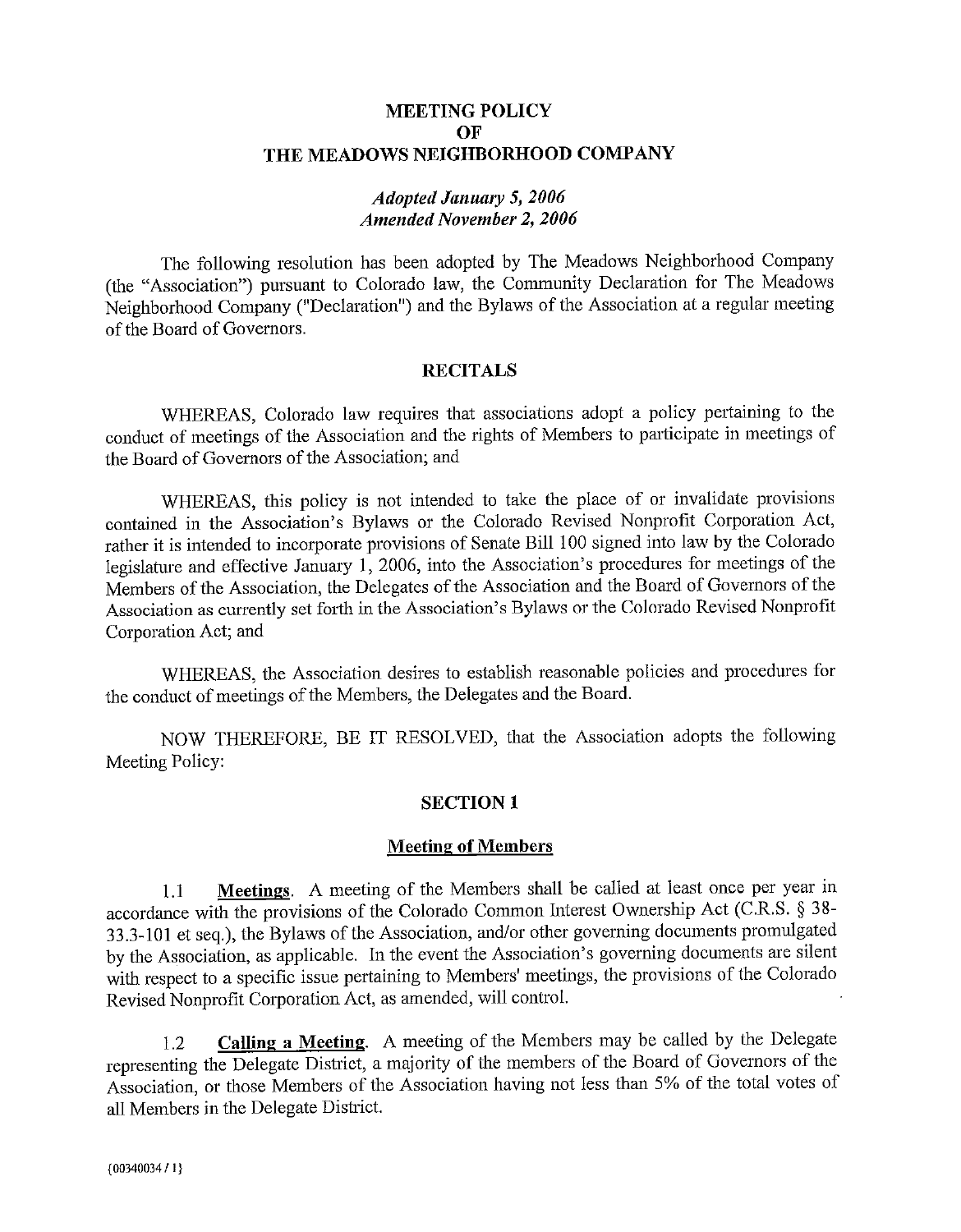1.3 **Notice of Meeting.** The notice of a meeting of Members shall be delivered by hand or U.S. Mail, first class postage prepaid, to each Member in the Delegate District entitled to vote at the meeting. The notice shall be addressed to the Member at his or her address as it appears on the records of the Association, unless the Member has designated another address in writing and delivered that request to the Association or its agent. The notice shall be delivered no sooner than fifteen (15) days, nor more than fifty (50) days prior to the date of the meeting.

1.4 **Posting of Notice.** In addition to providing notice of a meeting to the Members, the Association shall cause a notice of the Members' meeting to be posted in a conspicuous place within the community to the extent feasible or practical. The Association may also post the notice electronically on a web site or transmit the notice via e-mail to those Members who so request and furnish the Association with their e-mail addresses. Electronic notice of a special meeting shall be given as soon as possible but at least twenty-four hours before the meeting.

1.5 **Order of Business.** All meetings of the Members shall proceed on issues generally set forth in the notice of meeting, as required by Colorado Revised Statute § 38-33.3- 308, and in accordance with the written order of business made in accordance with the Bylaws unless a majority of the Members at the meeting, either in person or by proxy, vote to amend the written order of business. All meetings of the Members shall be conducted in accordance with such parliamentary procedures as may be designated by the Board from time to time. At the commencement of each meeting, the secretary shall state how notice of the meeting was given and include such evidence of notice in the minutes of the meeting.

1.6 **Open Meetings.** All meetings of the Members shall be open to attendance by all Members of the Association or their duly appointed representatives. In the event the Board has the authority, under the governing documents of the Association or under Colorado law, to suspend a Member's right to vote at a meeting, the Board must provide that Member with notice of the Board's intention to suspend such Member's right to vote in accordance with the Notice and Hearing procedure as set forth in the Bylaws of the Association. The Board must also provide an opportunity for said Member to be heard in accordance with the Notice and Hearing procedure as set forth in the Bylaws of the Association prior to the effective date of the suspension of the Member's right to vote.

1.7 **Meeting Discussions.** Notwithstanding the status of a Member's right to vote at a meeting of the Members, each Member, or a duly appointed representative of a Member, may speak at the appropriate time during the deliberations at a Member meeting based on the reasonable time restrictions imposed by the Board or the Chairperson of the meeting. Reasonable time restrictions shall include the requirement that a reasonable number of persons as determined by the Board or the Chairperson in its/his sole discretion are permitted to speak on each side of an issue before a vote is called for the issue.

1.8 **Voting by Secret Ballot.** At a meeting where Members are electing individuals to the Board of Governors of the Association in a contested election, defined as an election in which there are more candidates than positions to be filled, the voting shall be conducted by secret ballot. Uncontested elections of Board members, defined as elections in which the number of candidates is equal to or less than the positions to be filled, and all other votes taken at a meeting of members shall be taken in such method as detennined by the Board of the Association including by acclamation, by hand, by voice or by ballot, unless otherwise required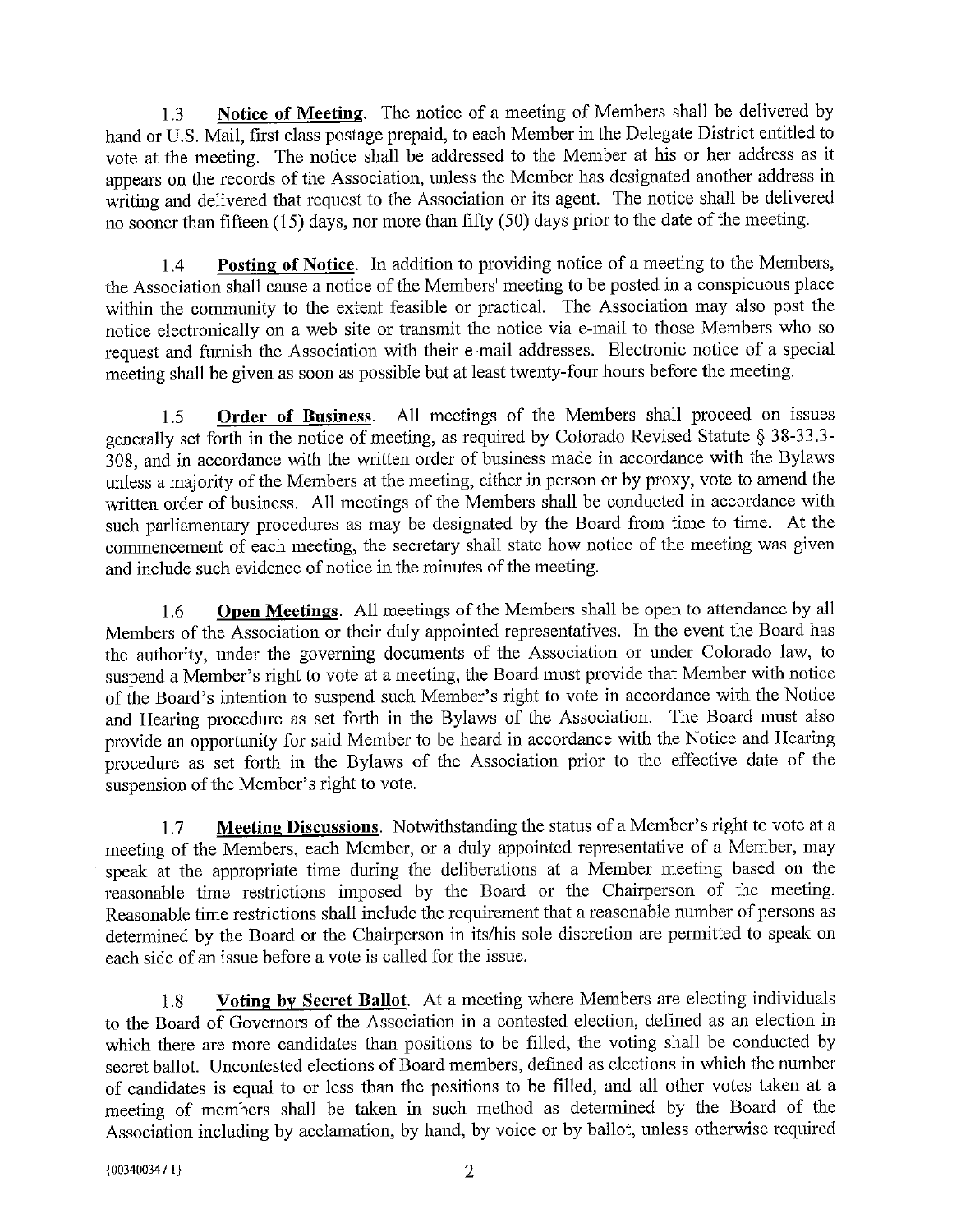by law. Notwithstanding the above, uncontested elections of Board members or other votes on matters affecting the community shall be by secret ballot at the discretion of the Board or upon request of 20% of the Owners who are present at the meeting or represented by proxy. A secret ballot shall not be required for elections of positions on the Board of Governors in which delegates vote on behalf of the Owners. Ballots shall be counted by a neutral third patty, excluding the Association's managing agent or legal counsel, or by a committee of volunteers who are not Board members, and in the case of a contested election, are not candidates. If the ballots are to be counted by a Member or committee, that person or those persons must be selected randomly from a pool of two or more Members who are not candidates and who attend the meeting at which the vote is held. The Member or committee shall be selected at an open meeting by the Chair of the Board or another person presiding during that portion of the meeting. The results of a vote by secret ballot shall be reported without reference to names, addresses, or other identifying information respective to the parties casting the secret ballots.

1.9 **Proxy Voting.** A Member may appoint a proxy in accordance with the Bylaws of the Association or if not otherwise provided therein, by the provisions of Section 7-127-203 of the Colorado Revised Nonprofit Act. Proxy voting shall occur only in strict compliance with Colorado Revised Statute § 38-33.3-310. Further, all proxy appointments shall be delivered by hand or certified U.S. Mail, postage prepaid and return receipt requested, to the Secretary of the Association or designated agent no later than the date and time of the convening of the Members' meeting.

I.IO **Adjourning a Meeting.** Members present either in person or by proxy at any meeting may adjourn the meeting from time to time, whether or not a quorum shall be present in person or by proxy, without notice other than announcement at the meeting, for a total period or periods not to exceed 30 days after the date set for the original meeting. The location of the reconvened meeting shall be annonnced at the meeting prior to adjournment. At any adjourned meeting which is held without notice other than announcement at the meeting, the quorum requirement shall not be reduced or changed, but if the originally required quorum is present in person or by proxy, any business may be transacted which might have been transacted at the meeting as originally called.

I.II **Rejection of Vote.** The Association may reject a vote, consent, written ballot, waiver, proxy appointment, or proxy appointment revocation if the Secretary or other officer or agent authorized to tabulate votes, acting in good faith, has reasonable basis for doubt about the signatory's authority to sign for the Member.

## **SECTION2**

#### **Meeting of Delegates**

2.1 **Meetings.** A meeting of the Delegates shall be called at least once per year in accordance with the provisions of the Bylaws of the Association, and/or other governing documents promulgated by the Association, as applicable. In the event the Association's governing documents are silent with respect to a specific issue pertaining to Delegates' meetings, the provisions of the Colorado Revised Nonprofit Corporation Act, as amended, will control.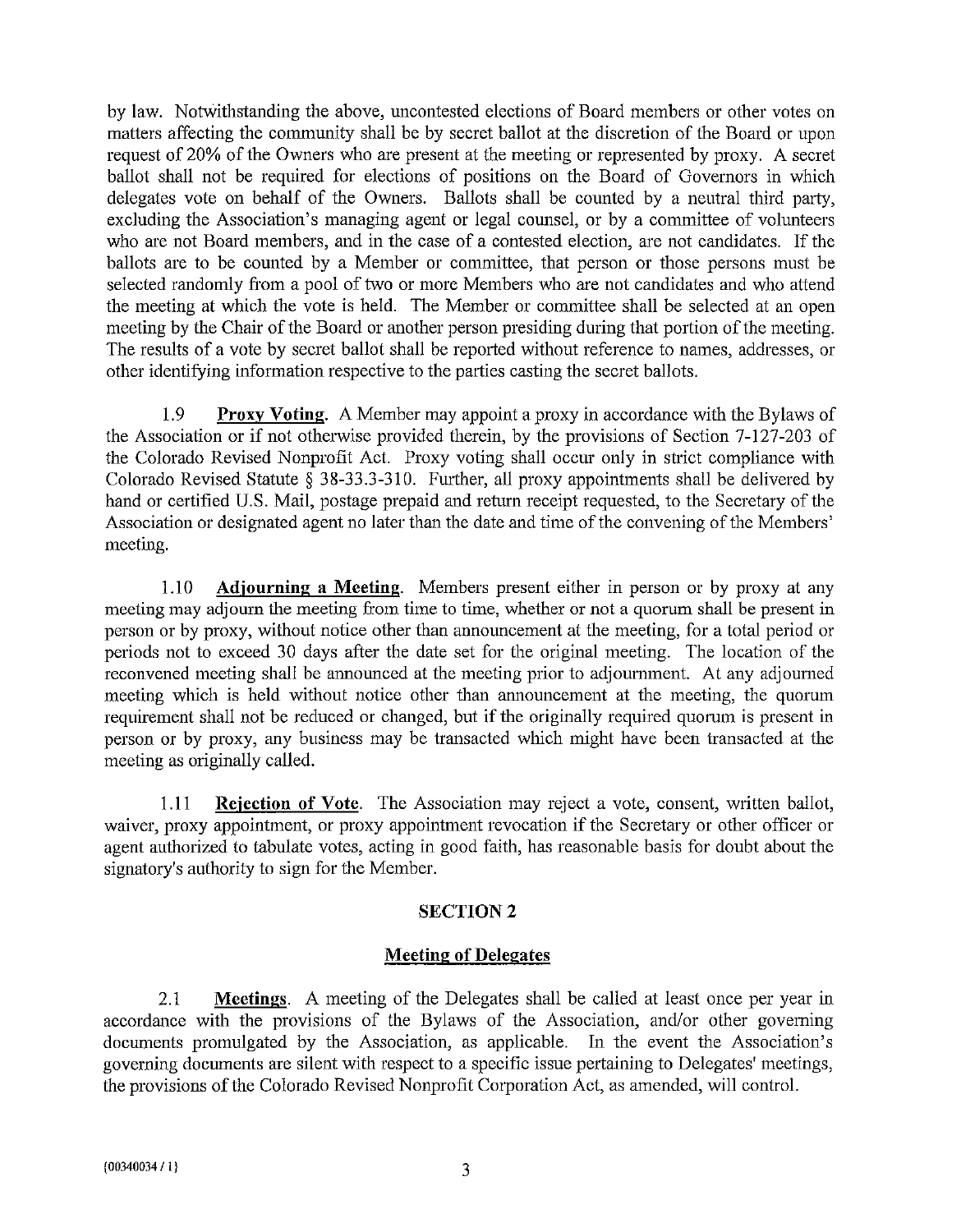2.2 **Calling a Meeting.** A meeting of the Delegates may be called by a majority of the members of the Board of Governors of the Association or by Delegates representing at least 15% of the total voting power of Delegates.

2.3 **Notice of Meeting.** The notice of a meeting of Delegates shall be delivered by hand or U.S. Mail, first class postage prepaid, to each Delegate entitled to vote at such meeting. The notice shall be addressed to the Delegate at his or her address as it appears on the records of the Association, unless the Delegate has designated another address in writing and delivered that request to the Association or its agent. The notice shall be delivered no sooner than ten (10) days, nor more than sixty (60) days prior to the date of the meeting.

2.4 **Order of Business.** All meetings of the Delegates shall proceed on issues as set forth in the notice of meeting and in accordance with the written order of business made in accordance with the Bylaws unless a majority of the Delegates at the meeting, either in person or by proxy, vote to amend the written order of business. All meetings of the Delegates shall be conducted in accordance with such parliamentary procedures as may be designated by the Board from time to time. At the commencement of each meeting, the secretary shall state how notice of the meeting was given and include such evidence of notice in the minutes of the meeting.

2.5 **Open Meetings.** All meetings of the Delegates shall be open to attendance by all Members of the Association or their duly appointed representatives.

2.6 **Meeting Discussions.** Notwithstanding the status of a Member's right to vote at a meeting of the Members, each Member, or a duly appointed representative of a Member, may speak at the appropriate time during the deliberations at a Delegate meeting based on the reasonable time restrictions imposed by the Board or the Chairperson of the meeting. Reasonable time restrictions shall include the requirement that a reasonable number of persons as determined by the Board or the Chairperson in its/his sole discretion are permitted to speak on each side of an issue before a vote is called for the issue.

2.7 **Voting by Secret Ballot.** At a meeting where Delegates are electing individuals to the Board of Governors of the Association, the voting shall be conducted by secret ballot. Ballots shall be counted by a neutral third party or by a Member who is not a candidate. If the ballots are to be counted by a Member, that person must be selected randomly from a pool of two or more Members who are not candidates and who attend the meeting at which the vote is held. The results of a vote by secret ballot shall be reported without reference to names, addresses, or other identifying information respective to the patties casting the secret ballots.

2.8 **Proxy Voting.** There shall be no voting by proxy at any meeting of Delegates.

2.9 **Adjourning a Meeting.** Delegates present at any meeting of Delegates may adjourn the meeting from time to time, whether or not a quorum shall be present, without notice other than announcement at the meeting for a total period or periods not to exceed 30 days after the date set for the original meeting. The location of the reconvened meeting shall be announced at the meeting prior to adjournment. At any adjourned meeting which is held without notice other than announcement at the meeting, the quorum requirement shall not be reduced or changed, but if the originally required quorum is present, any business may be transacted which might have been transacted at the meeting as originally called.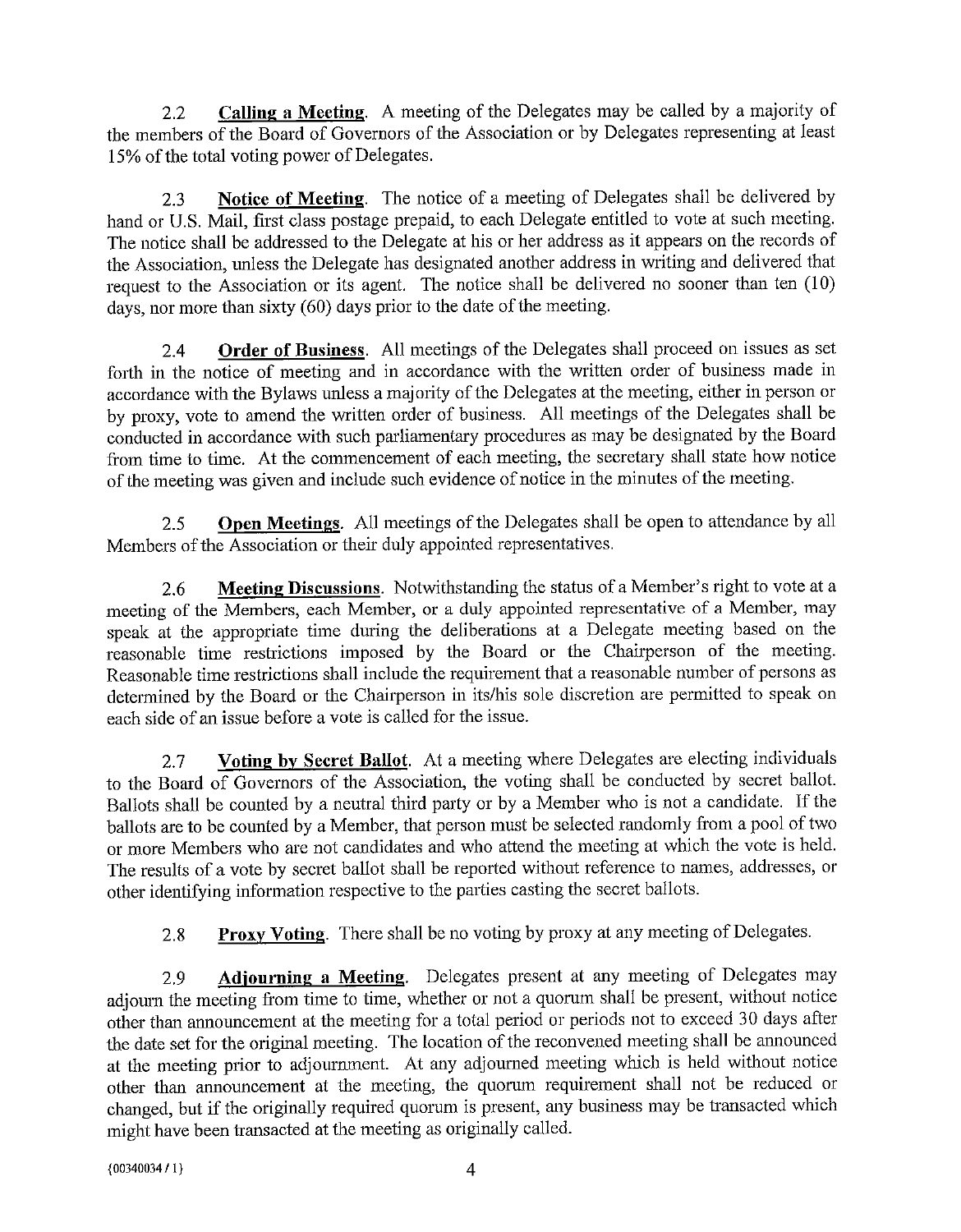2.10 **Rejection of Vote.** The Association may reject a vote, consent, written ballot, waiver, proxy appointment, or proxy appointment revocation if the Secretary or other officer or agent authorized to tabulate votes, acting in good faith, has reasonable basis for doubt about the signatory's authority to sign for the Delegate.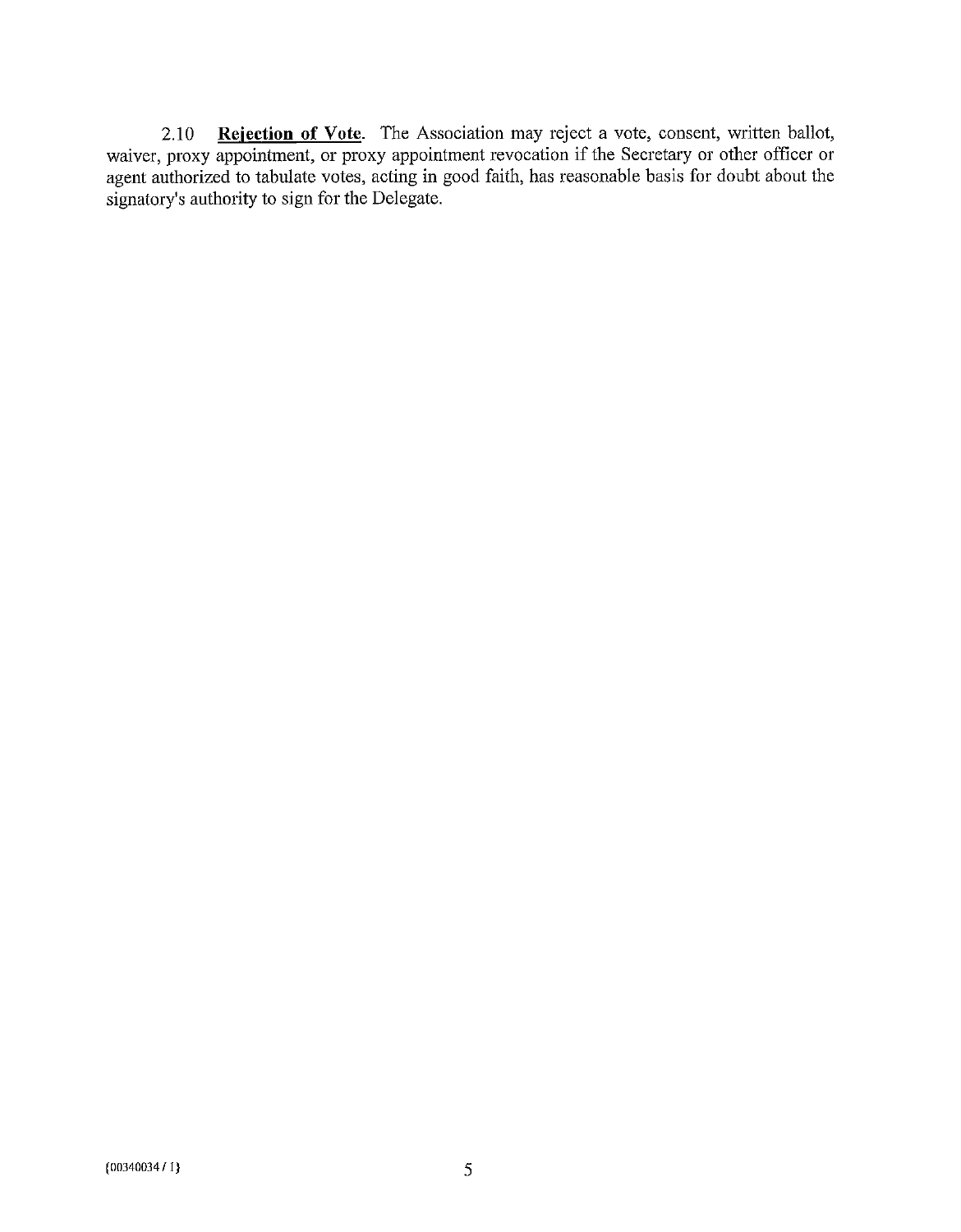# **SECTION3**

# **Meeting of Board of Governors**

3.1 **Meetings.** Meetings of the Board of Governors shall be called in accordance with the provisions of the Colorado Common Interest Ownership Act (C.R.S. § 38-33.3-101 et seq.), the Bylaws of the Association, and/or other governing documents promulgated by the Association, as applicable. In the event the Association's governing documents are silent with respect to a specific issue pertaining to meetings of the Board of Governors, the provisions of the Colorado Revised Nonprofit Corporation Act, as amended, will control.

3.2 **Calling a Meeting.** A meeting of the Board of Governors may be called by the President or any two members of the Board of Governors.

3.3 **Notice of Meeting.** The notice of a meeting of the Board of Governors shall be delivered by telegraph, telephone, hand or U.S. Mail, first class postage prepaid, to each Governor entitled to vote at such meeting. The notice shall be addressed to the Governor at his or her home or business address as either appears on the records of the Association, unless the Governor has designated another address in writing and delivered that request to the Association or its agent. If sent by facsimile, telephone or personally, such notice shall be given in accordance with the Bylaws of the Association. The notice shall be delivered no sooner than three (3) days, nor more than fifty (50) days prior to the date of the meeting.

3.4 **Meeting Agenda.** Meetings of the Board shall proceed on issues as generally set forth in the agenda distributed for each meeting. The agenda will be made reasonably available to Members and/or their duly appointed representatives at any time at or prior to the meeting of the Board.

3.5 **Member's Right to Attend and Participate in Board Meetings.** Unless the Board is in an executive session pursuant to Section  $38-33.3-308$  of the Colorado Common Interest Ownership Act, all meetings of the Board or a committee thereof are open to attendance by all Members of the Association or their duly appointed representatives. Unless a majority of the Board votes to allow the Members to participate in a deliberation or discussion of the Board, the Members other than members of the Board, may not participate in a meeting of the Board. Notwithstanding the foregoing, Members or their designated representatives shall be afforded the right to speak at a time determined by the Board prior to formal action taken by the Board on an item under discussion, subject, however, to the Board's authority, in its reasonable discretion, to impose a time restriction on a Member's right to speak before the Board.

3.6 **Member's Right to Speak at Board Meetings.** Unless a majority of the Board votes otherwise, the Members shall be given an opportunity to speak on any issue presented on the agenda for the Board meeting at the beginning of the meeting. Reasonable time restrictions on a Member's right to speak may be imposed by the Board; provided, however, a reasonable number of Members as determined by the Board in its sole discretion shall be permitted to speak on each side of an issue before formal action is taken by the Board. Members will be given an additional opportunity to speak only by the majority vote of the Board or if issues which were